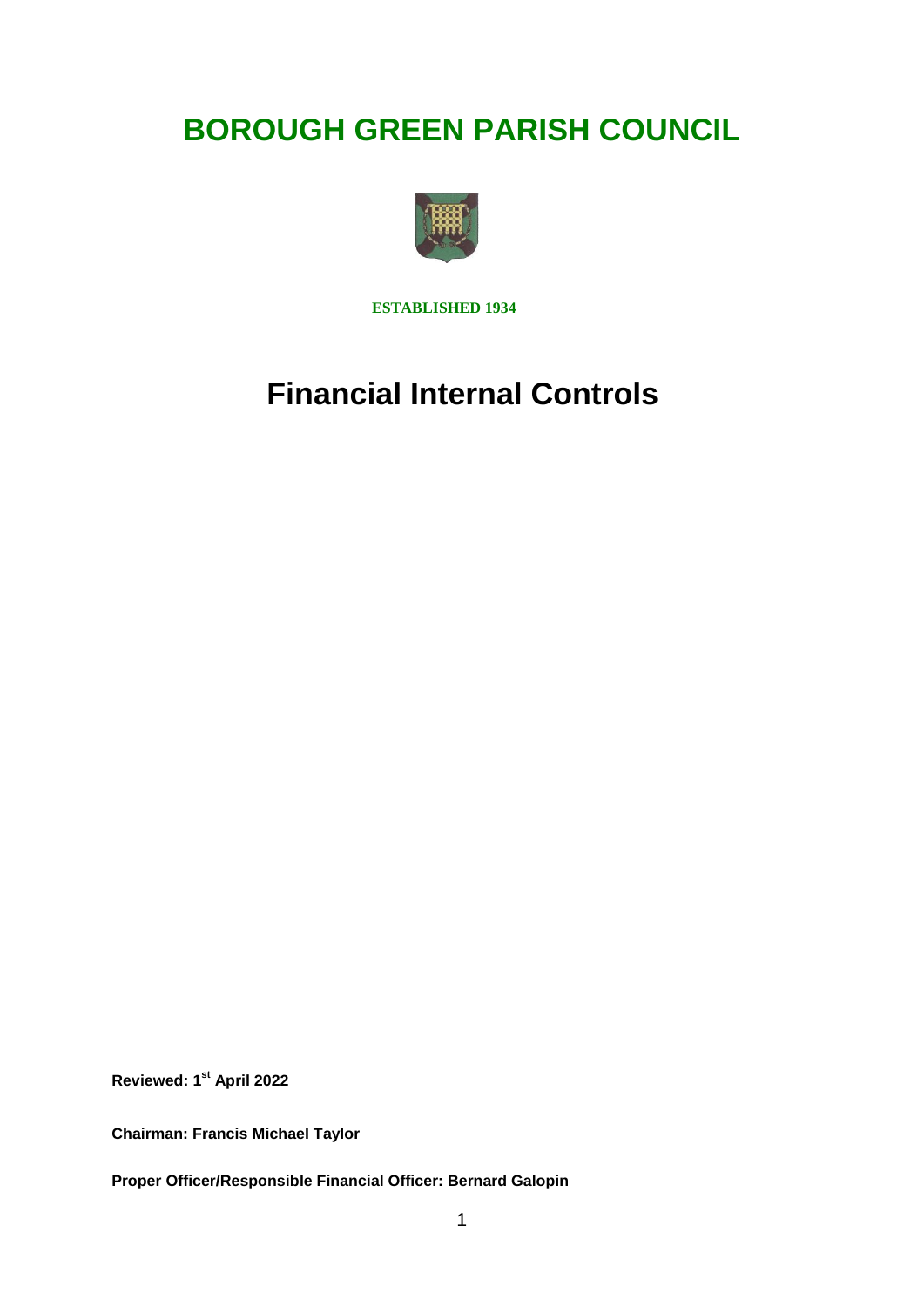## **Introduction**

Borough Green Parish Council is responsible for ensuring that its business is conducted in accordance with the law and proper standards. The Council must ensure that public money is safeguarded and properly accounted for. Council funds must be handled transparently, economically, efficiently and effectively.

In discharging this overall responsibility, the Council is also responsible for ensuring that there is a proper system of internal control which facilitates the effective exercise of the Council's functions and which includes arrangements for the management of risk.

The system of internal control is designed to manage risk to a reasonable level rather than to eliminate all risk of failure to achieve policies, aims and objectives; it can therefore only provide reasonable and not absolute assurance of effectiveness.

The system of internal control is based on an ongoing process designed to identify and prioritise the risks to the achievement of the Council's policies, aims and objectives, to evaluate the likelihood of those risks being realised and the impact should they be realised.

This policy supports the provisions and directives of the Council's Standing Orders, Financial Regulations, Risk Assessment Policy and Privacy Policy. This policy will be reviewed annually.

## **System of Internal Controls**

#### **Supervision**

Oversight of payments is conducted through the monthly public meetings. A schedule of payments is produced and authorised for payment by the Council (including direct debits, BACS payments and cheque payments). The schedule is 'approved' and 'seconded' at this meeting. This process allows for discussion and challenge, as appropriate, in advance of payments being made. The payments list is then approved and signed-off by two councillors. The payments list is supported by accompanying documentation, such as invoices and emails. The supporting documentation is also signed-ff. Any payments made outside of this system are noted on the payments schedule and re-presented at the following meeting for oversight and sign off.

Oversight of online banking is provided to two councillors (MT and SM). Designated signatories are limited to four councillors (AW, MT, TS, SM). This allows the Council to have oversight and inspection of all the Council's bank accounts at any time.

Any councillors can view the Sage accounting system with prior agreement and appointment with the Council Clerk and Chairman present.

## **Organisational**

The Council follow the directions contained within Standing Orders and Financial Regulations. In addition, other relevant policies, such as Risk Assessment and Privacy policies are complied with. Where appropriate, advice and best practice is adopted from KALC.

## Accounting

The year-end accounting statements (Y/E 31.03.XX) are prepared in accordance with proper policies and apply the form of accounts determined by the Council, i.e. Income and Expenditure.

A completed draft Annual Governance and Accountability Return (AGAR) is presented to all councillors at least 14 days prior to anticipated approval by the Council.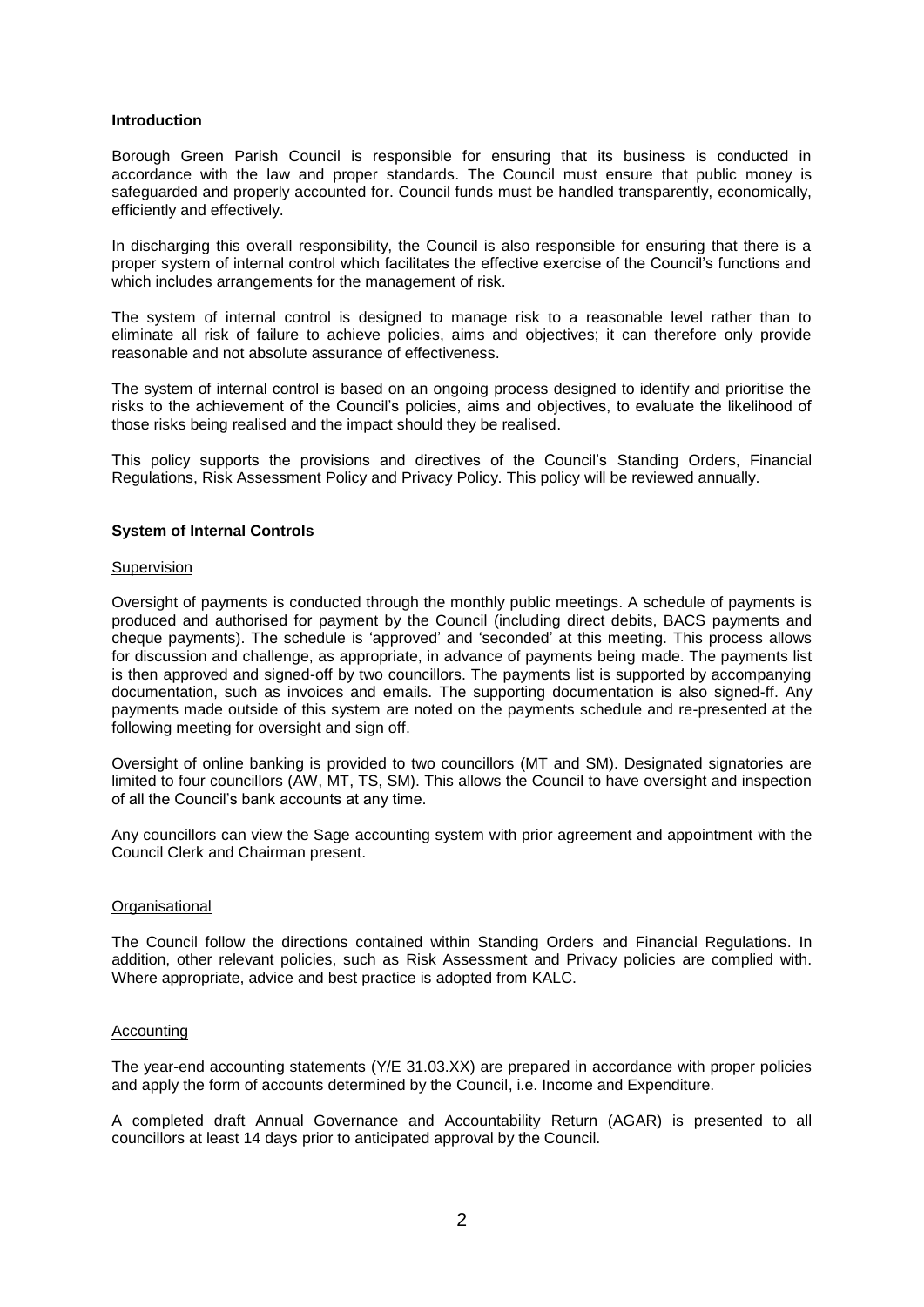The accounting system is managed on Sage 50, a standardised accounting system. Finances are recorded using standard accounting principles. Income and expenses are presented in the form of an annual Income and Expenditure Account.

A budgetary control system, based on Income and Expenditure and Cash Flow Statement principles, are prepared regularly for oversight. The budget is reviewed regularly and presented at the Finance Committee and public meetings.

There are two elements of independent annual review for the accounts. Reporting is to the Council and reports are made public.

- Internal audit: Reports on the appropriateness of systems, controls and compliance.
- External audit: Expresses an opinion as to whether the accounts present a 'true and fair' view of the Council's performance and financial position.

Monthly bank reconciliations are produced for all Council bank accounts and are presented at public meetings. Bank statements accompany these reconciliations.

## Physical and Systems Controls

The accounts are managed on Sage 50. Principle back up is via Cloud (One Drive) every day at a set time and then whenever the accounts package is used. Secondary back-up is via memory stick. The memory stick is retained at the Chairman's home. Back up procedures are conducted at least once a month.

Councillors can view accounting entries on the Sage 50 system with permission of the Clerk and Chairman, who will both be present at the time.

Separate passwords are used for Sage 50, access to Basic Tools (Inland Revenue) and KCC pensions. These passwords are stored in a sealed envelope, which is kept at the Chairman's house.

Physical documents, such as purchase and sales invoices, are retained in binders. Current records are retained with the Clerk. Archived records are retained in the Village Hall Office and at the Chairman's house. These records are available for internal and external audit purposes.

Payments (cash and cheque) received for Council services that are collected by the Chairman will be logged on emails which are sent to the Clerk/RFO (used as an audit trail for accounting and bank reconciliation purposes). The Chairman will deposit cheques payable to the Council for services rendered by the Council into the Post Office/Nisa shop. The Chairman will present a cheque to the Council for amounts of cash collected by the Chairman for services rendered by the Council for the equivalent amount of the cash takings. This is because there are no local banks in Borough Green.

Zen provide advice and support to the Council on IT related matters.

#### Management and Monitoring

Monthly bank reconciliations highlight the financial position of the Council and are presented to the Council at public meetings.

Quarterly budget reports, highlighting actual spend year-to-date against the precept, are presented to the Council at public meetings.

An annual Income and Expenditure Account is produced at year-end, which is subject to internal and external audit review, as required.

The Financial Services Compensation Scheme (FSCS) for protection up to £85,000 is provided for with the use of three financial organisations with whom the Council holds money – Natwest, Unity Trust and CCLA.